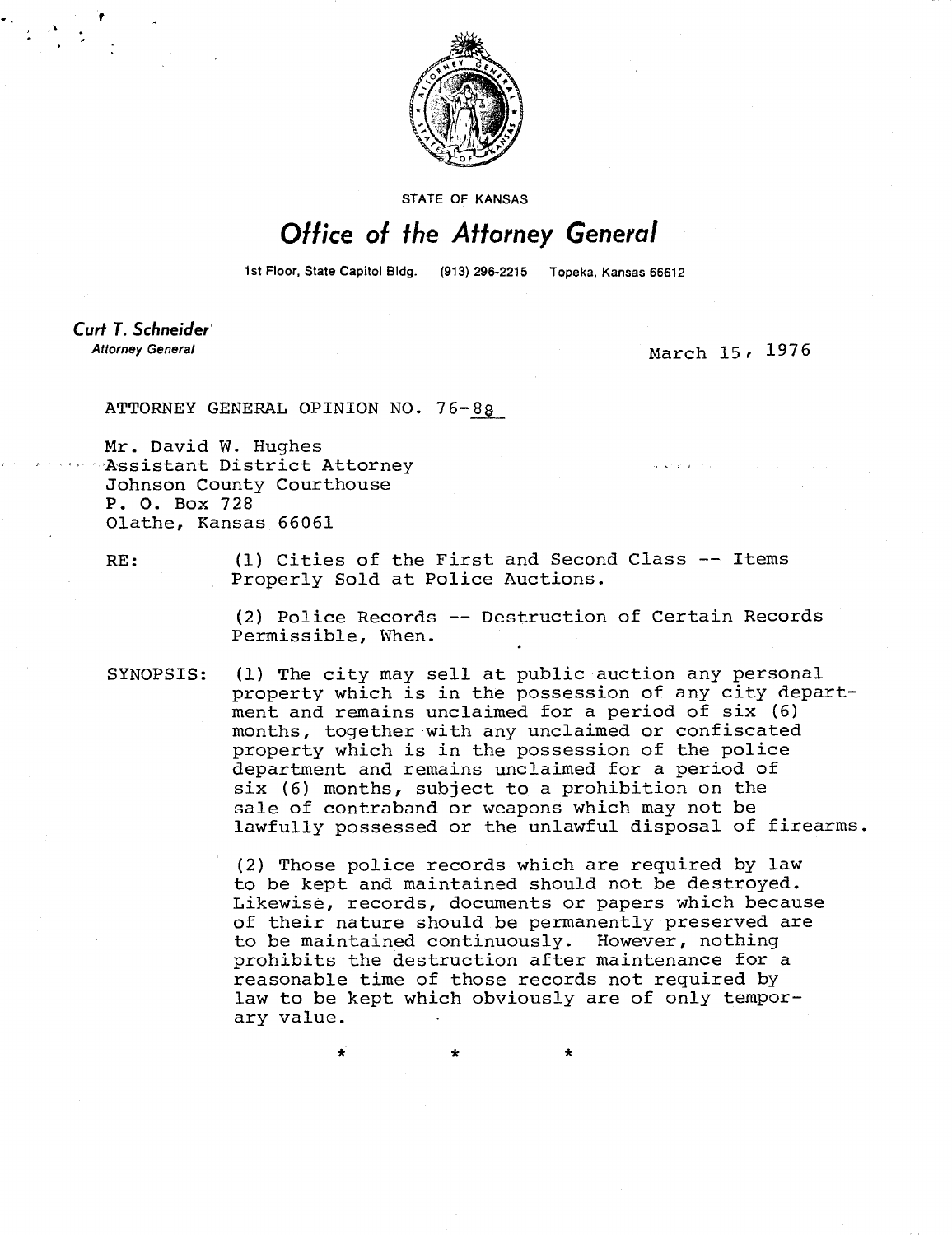Mr. David W. Hughes March 15, 1976 Page Two

Dear Mr. Hughes:

You inquire first as to what items may be sold at a police auction. This question is answered for cities of the first and second class by K.S.A. 13-14a02 and 14-10a02 respectively. K.S.A. 13-14a02 provides in pertinent part:

> '"The governing body of all cities of the first class, maintaining an organized police department and a fire department, shall establish and maintain a separate pension fund for each department, which shall be set aside and used exclusively for the payment of pensions and disability benefits as authorized herein. For the purpose of creating and maintaining such pension funds, the governing body of cities of first class are hereby authorized and shall:

3. Place into said funds the proceeds of all lost or stolen securities, money or personal property which shall remain unclaimed in possession of any department of the city for six months, together with the proceeds of all unclaimed or confiscated property of any nature which shall have been in custody of the police department for a period of six months, and the city is hereby authorized to sell at public auction such property and place it into said pension funds in equal shares . . . ."

K.S.A. 14-10a02 provides in pertinent part:

"The governing bodies of all cities of the second class, with a population of excess of six thousand (6,000) located in counties having a population of ten thousand (10,000) or more, maintaining an organized police and fire department, may establish and maintain a separate pension fund for each department, which shall be set aside and used exclusively for the payment of pensions and disability benefits as authorized herein. For the purpose of creating and maintaining such pension funds, the governing body of cities of the second class are hereby authorized and shall: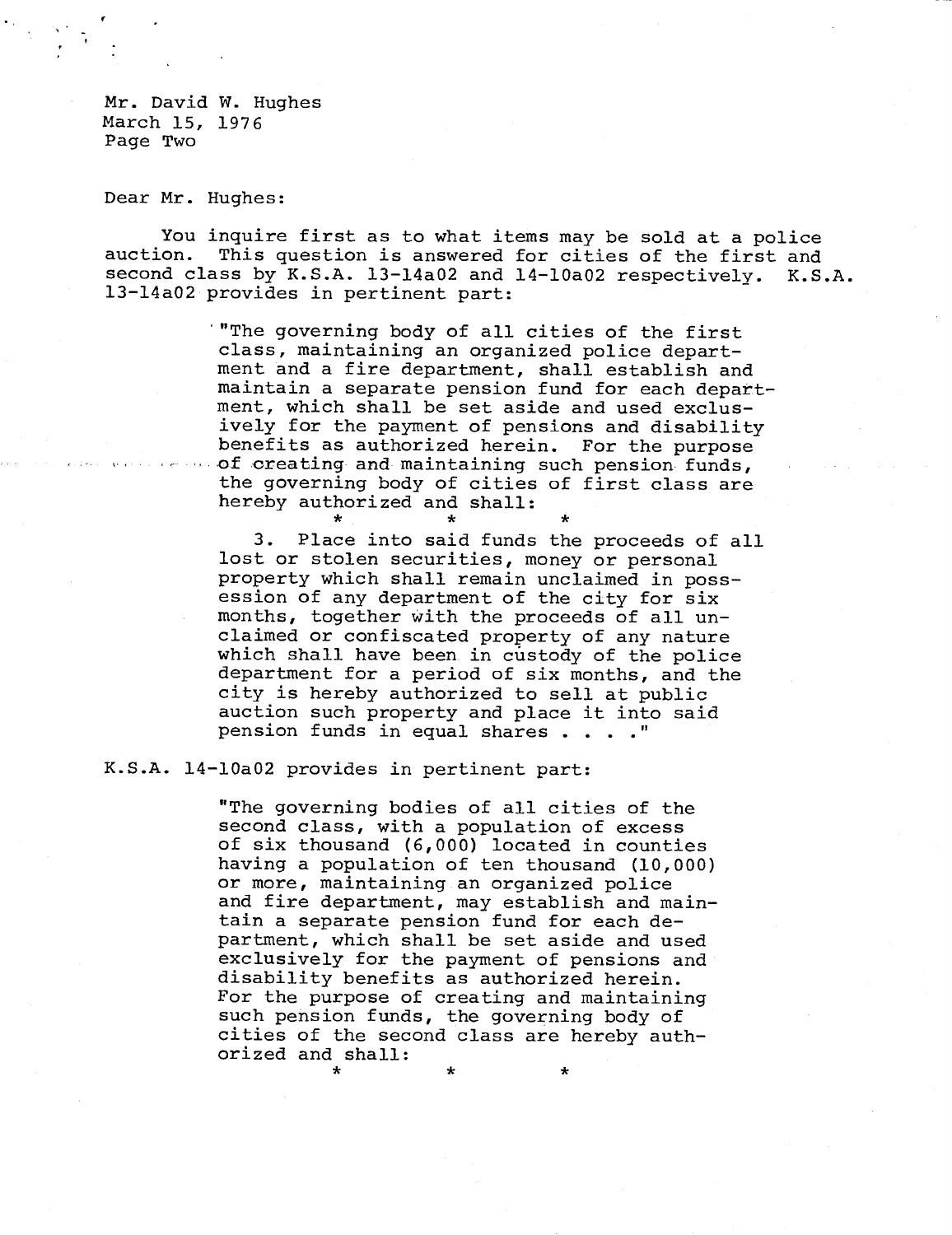Mr. David W. Hughes March 15, 1976 Page Three

> (3) Place into said funds the proceeds of all lost or stolen securities, money or personal property which shall remain unclaimed in possession of any department of the city for six months, together with the proceeds of all unclaimed or confiscated property of any nature which shall have been in custody of the police department for a period of six months, and the city is hereby authorized to sell at public auction such property and place it into said pension funds in equal shares . . . ."

These statutes clearly give the city the power to sell almost any unclaimed or confiscated property coming into its possession. I feel that this broad grant of authority to sell is limited to property which is not contraband. That is, unlawful weapons, gambling devices, narcotics or other contraband may not be sold by the city at public auction. Also, the property which may be sold must be lawfully transferred. For example, weapons not in themselves unlawful, may not be sold to persons for whom the weapon's possession is proscribed.

Secondly, you ask how long police records must be kept. The destruction of specifically mentioned city records after a period stated is provided for in K.S.A. 12-120, to wit:

> "The officials, officers, and employees of any city charged with the custody or having in their custody the following records, documents, or other papers may destroy the same after they have been on file for the period stated:

(1) Claims (and the purchase orders thereto attached) presented and allowed by the governing body of the city or the board, commission, department, bureau or officer authorized to allow such claims, fifteen (15) years.

(2) Warrants or warrant checks, whether originals or duplicates, that have been stamped or marked paid as provided by law, five (5) years.

(3) Duplicate of receipts or stubs of receipts issued, five (5) years.

(4) Duplicates of utility bills sent to customers, five (5) years.

(5) Bookkeeping or accounting records of utility customer's accounts, five (5) years, except that the period for the records of deposits to guarantee the payment of bills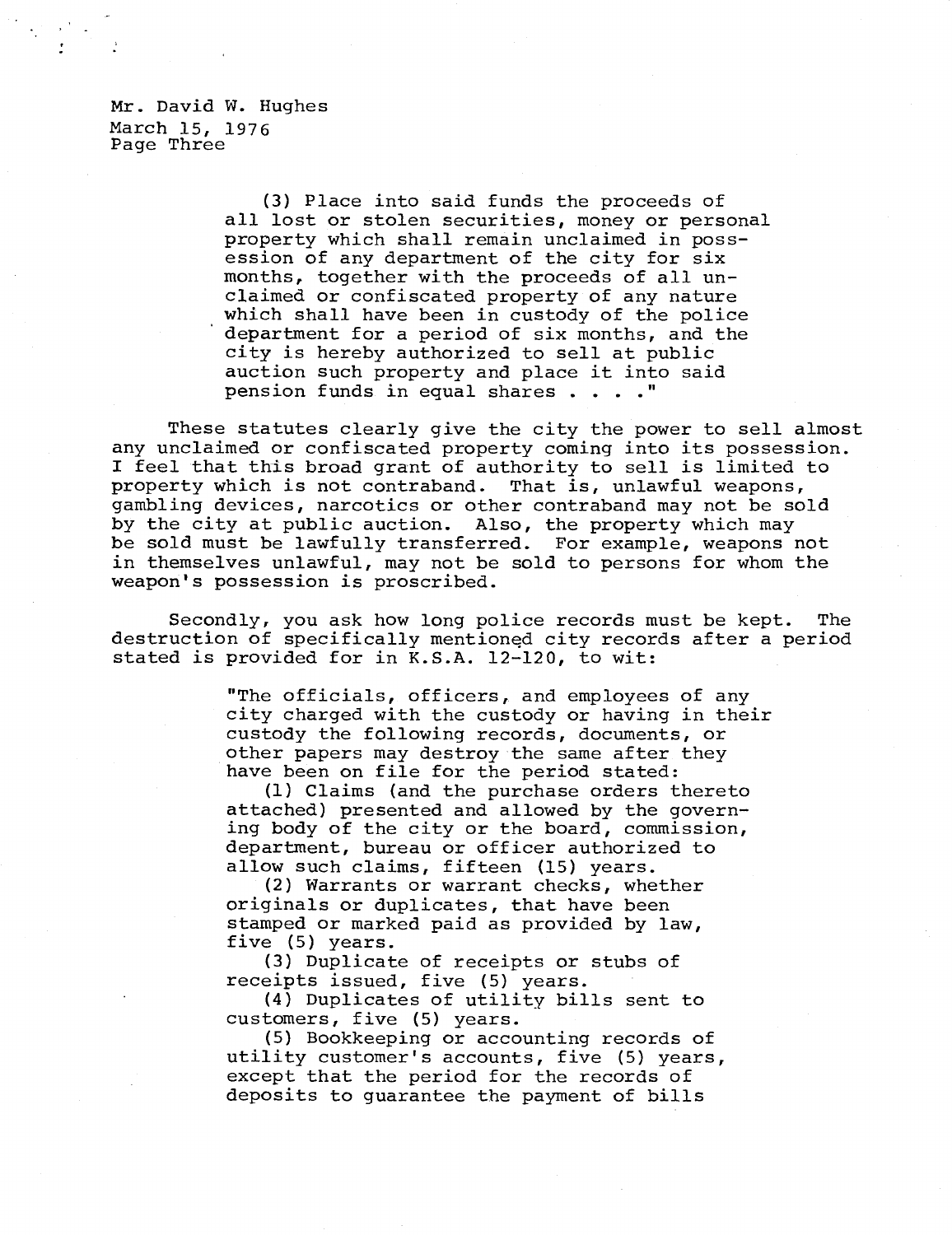## Mr. David W. Hughes March 15, 1976 Page Four

or the return of meters shall begin when the account is closed or the customer ceases to receive service.

(6) Duplicates or stubs of licenses issued for license fees or occupation taxes, five (5) years.

(7) Bonds of officials, officers, or employees, fifteen (15) years, the period to begin at the date of the termination of the term or employment.

(8) Insurance policies, five (5) years, the period beginning at expiration of the policy unless a rate case is pending.

(9) Canceled checks, five (5) years.

(10) Requisition and duplicate purchase orders, five (5) years.

(11) Bonds and coupons stamped paid or canceled and returned by the state fiscal agent, five (5) years, the period beginning at the date of maturity of the bond or coupon."

K.S.A. 12-121 attempts to categorize those records, papers and documents not specifically mentioned in 12-120; (1) records, documents and papers which in their nature should be preserved permanently and (2) records, documents or papers obviously of only temporary value. It is evident that in many instances it will be difficult to so categorize a particular record. The vagueness inherent in making determinations as to certain records has its virtue in that it allows interpretation in harmony with conditions prevailing in a given situation.

You have specifically referred to accident reports and traffic citations. It is my opinion that nothing prohibits the destruction of accident reports and traffic citations after maintenance for a reasonable period of time. Accident reports are not required by law to be kept by local police departments. The requirements of law enforcement officers with respect to accident reports are contained in K.S.A. 8-1611, it provides:

> "(a) Every law enforcement officer who investigates a vehicle accident of which report must be made as required in this article, or who otherwise prepares a written report as a result of an investigation either at the time of and at the scene of the accident or thereafter by interviewing the participants or witnesses, shall forward a written report of such accident to the division within ten (10) days after investigation of the accident.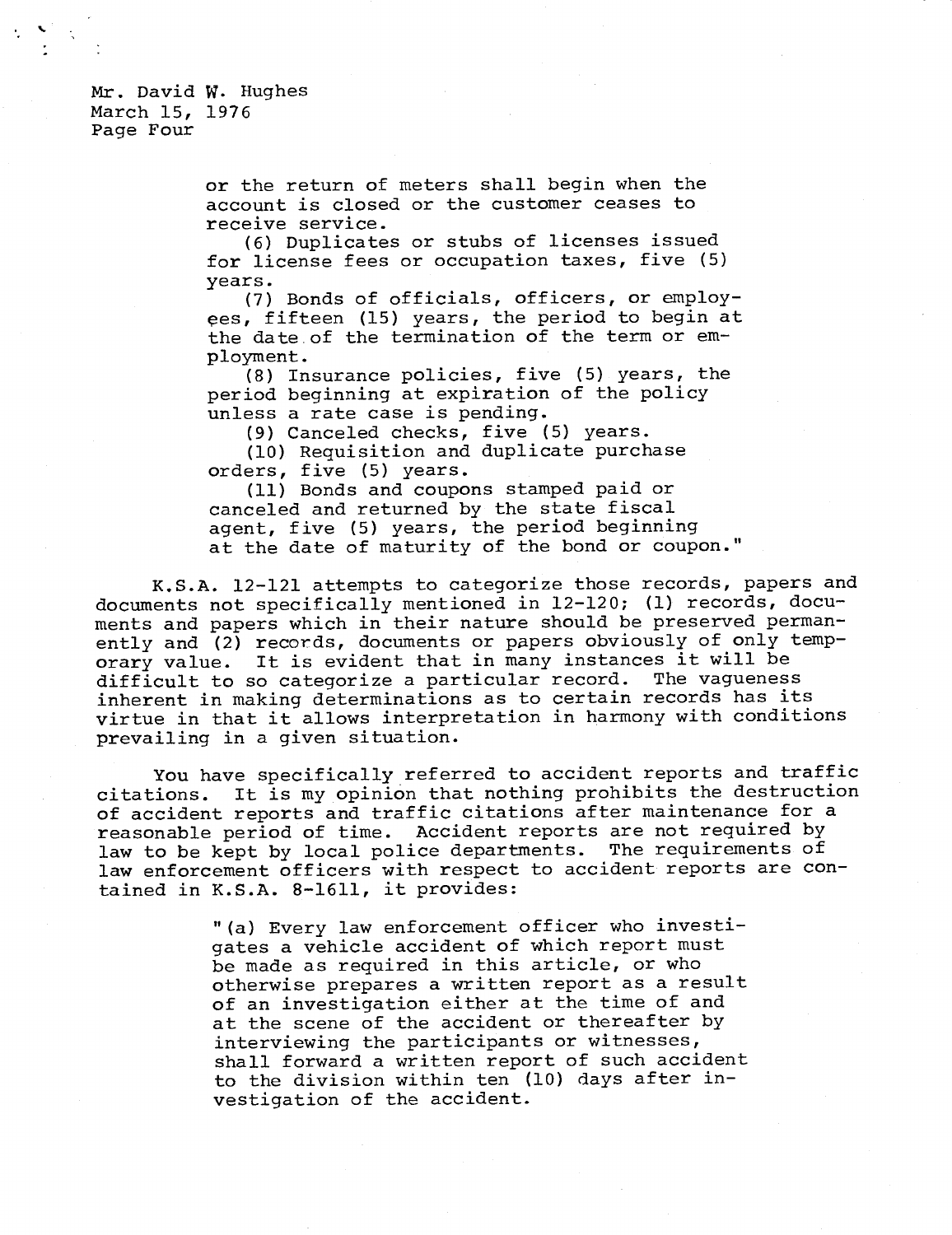Mr. David W. Hughes March 15, 1976 Page Five

> (b) Such written reports required to be forwarded by law enforcement officers and the information contained therein shall not be privileged or held confidential.

(c) The provisions of this section shall be deemed to be satisfied by the submission of consolidated magnetic tape reports pre- . pared by computer and containing the information required to be included in written reports. The format of such magnetic tape reports and the frequency of submission must be acceptable to the division of the secretary of transportation."

The responsibility of keeping accident reports is borne by the division of vehicles. K.S.A. 8-249(b) provides:

> "(b) The division also shall file all accident reports and abstracts of court records of convictions received by it under the laws of the state and, in connection therewith, maintain convenient records or make suitable notations in order that an individual record of each licensee showing the convictions of such licensee and the traffic accidents in which such licensee has been involved shall be readily ascertainable and available for the consideration of the division upon any application for renewal of a driver's license and at other suitable times."

With respect to traffic citations, K.S.A. 8-2105 and -2106 govern their issuance. The legal effect of the traffic citation is provided for in K.S.A. 8-2108 and 22-2202(6), they respectively provide:

> "In the event the form of citation provided for in K.S.A. 8-2106 includes information, and is sworn to as required under the laws of this state, in respect to a complaint charging commission of the offense alleged in said citation to have been committed, then such citation when filed with a court having jurisdiction shall be deemed to be a lawful complaint for the purpose of prosecution under this act."

and